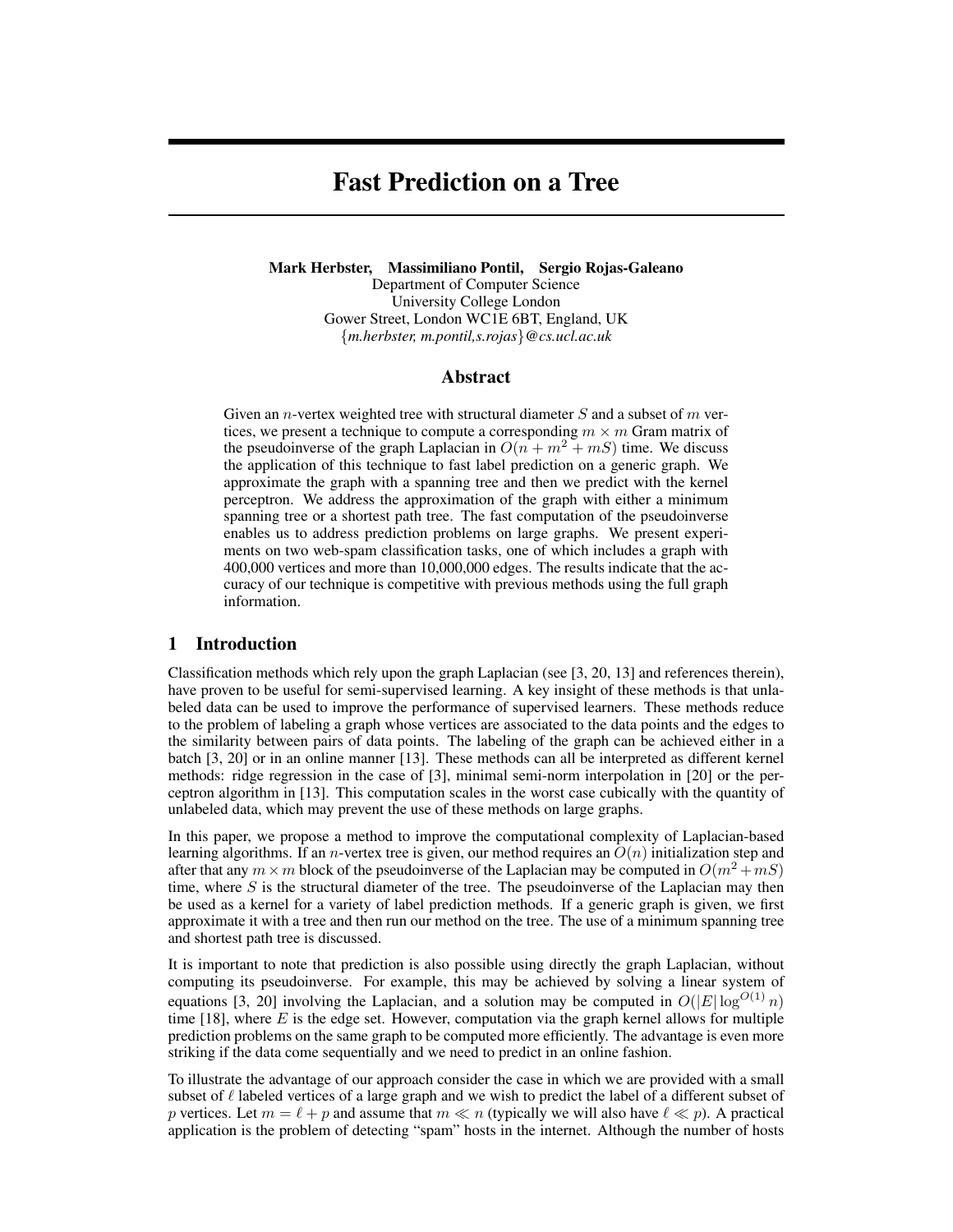in the internet is in the millions we may only need to detect spam hosts from some limited domain. If the graph is a tree the total time required to predict with the kernel perceptron using our method will be  $O(n + m^2 + mS)$ . The promise of our technique is that, if  $m + S \ll n$  and a tree is given, it requires  $O(n)$  time versus  $O(n^3)$  for standard methods.

To the best of our knowledge this is the first paper which addresses the problem of fast prediction in semi-supervised learning using tree graphs. Previous work has focused on special prediction methods and graphs. The work in [5] presents a non-Laplacian-based method for predicting the labeling of a tree, based on computing the exact probabilities of a Markov random field. The issue of computation time is not addressed there. In the case of unbalanced bipartite graphs [15] presents a method which significantly improves the computation time of the pseudoinverse to  $\Theta(k^2(n-k))$ , where  $k$  is the size of a minority partition. Thus, in the case of a binary tree the computation is still  $\Theta(n^3)$  time.

The paper is organized as follows. In Section 2 we review the notions which are needed in order to present our technique in Section 3, concerning the fast computation of a tree graph kernel. In Section 4 we address the issue of tree selection, commenting in particular on a potential advantage of shortest path trees. In Section 5 we present the experimental results and draw our conclusions in Section 6.

## 2 Background

In this paper any graph  $G$  is assumed to be connected, to have  $n$  vertices, and to have edge weights. The set of vertices of G is denoted  $V = \{1, \ldots, n\}$ . Let  $\mathbf{A} = (A_{ij})_{i,j=1}^n$  be the  $n \times n$  symmetric weight matrix of the graph, where  $A_{ij} \geq 0$ , and define the edge set  $E(G) := \{(i, j) : A_{ij} > 0\}$  $0, i < j$ . We say that  $\mathcal G$  is a *tree* if it is connected and has  $n - 1$  edges. The graph Laplacian is the  $n \times n$  matrix defined as  $G = D - A$ , where D is the diagonal matrix with *i*-th diagonal element  $D_{ii} = \sum_{j=1}^{n} A_{ij}$ , the weighted degree of vertex *i*. Where it is not ambiguous, we will use the notation G to denote both the graph  $G$  and the graph Laplacian and the notation T to denote both a Laplacian of a tree and the tree itself. The Laplacian is positive semi-definite and induces the semi-norm  $\|\mathbf{w}\|_{\mathbf{G}}^2 := \mathbf{w}^\top \mathbf{G} \mathbf{w} = \sum_{(i,j) \in E(\mathbf{G})} A_{ij} (w_i - w_j)^2$ . The kernel associated with the above semi-norm is  $G^+$ , the pseudoinverse of matrix  $G$ , see e.g. [14] for a discussion. As the graph is connected, it follows from the definition of the semi-norm that the null space of G is spanned by the constant vector 1 only.

The analogy between graphs and networks of resistors plays an important role in this paper. That is, the weighted graph may be seen as a network of resistors where edge  $(i, j)$  is a resistor with resistance  $\pi_{ij} = A_{ij}^{-1}$ . Then the *effective resistance*  $r_{\mathbf{G}}(i, j)$  may be defined as the resistance measured between vertex i and j in this network and may be calculated using Kirchoff's circuit laws or directly from  $G^+$  using the formula [16]

$$
r_{\mathbf{G}}(i,j) = G_{ii}^+ + G_{jj}^+ - 2G_{ij}^+ \,. \tag{2.1}
$$

The effective resistance is a metric distance on the graph [16] as well as the geodesic and structural distances. The structural distance between vertices  $i, j \in V$  is defined as  $s_{\mathbf{G}}(i, j) :=$  $\min\{|P(i,j)| : P(i,j) \in \mathcal{P}\}\$  where  $\mathcal P$  is the set of all paths in  $\mathcal G$  and  $P(i,j)$  is the set of edges in a particular path from i to j. Whereas, the geodesic distance is defined as  $d_G(i, j) :=$  $\min\{\sum_{(p,q)\in P(i,j)}\pi_{pq} : P(i,j)\in\mathcal{P}\}\.$  The diameter is the maximum distance between any two points on the graph, hence the resistance, structural, and, geodesic diameter are defined as  $R_{\mathbf{G}} = \max_{i,j \in V} r_{\mathbf{G}}(i,j)$   $S_{\mathbf{G}} = \max_{i,j \in V} s_{\mathbf{G}}(i,j)$ , and  $D_{\mathbf{G}} = \max_{i,j \in V} d_{\mathbf{G}}(i,j)$ , respectively. Note that, by Kirchoff's laws,  $r_{\mathbf{G}}(i, j) \leq d_{\mathbf{G}}(i, j)$  and, so,  $R_{\mathbf{G}} \leq D_{\mathbf{G}}$ .

## 3 Computing the Pseudoinverse of a Tree Laplacian Quickly

In this section we describe our method to compute the pseudoinverse of a tree.

## 3.1 Inverse Connectivity

Let us begin by noting that the effective resistance is a better measure of connectivity than the geodesic distance, as for example if there are  $k$  edge disjoint paths of geodesic distance  $d$  between two vertices, then the effective resistance is no more than  $\frac{d}{k}$ . Thus, the more paths, the closer the vertices.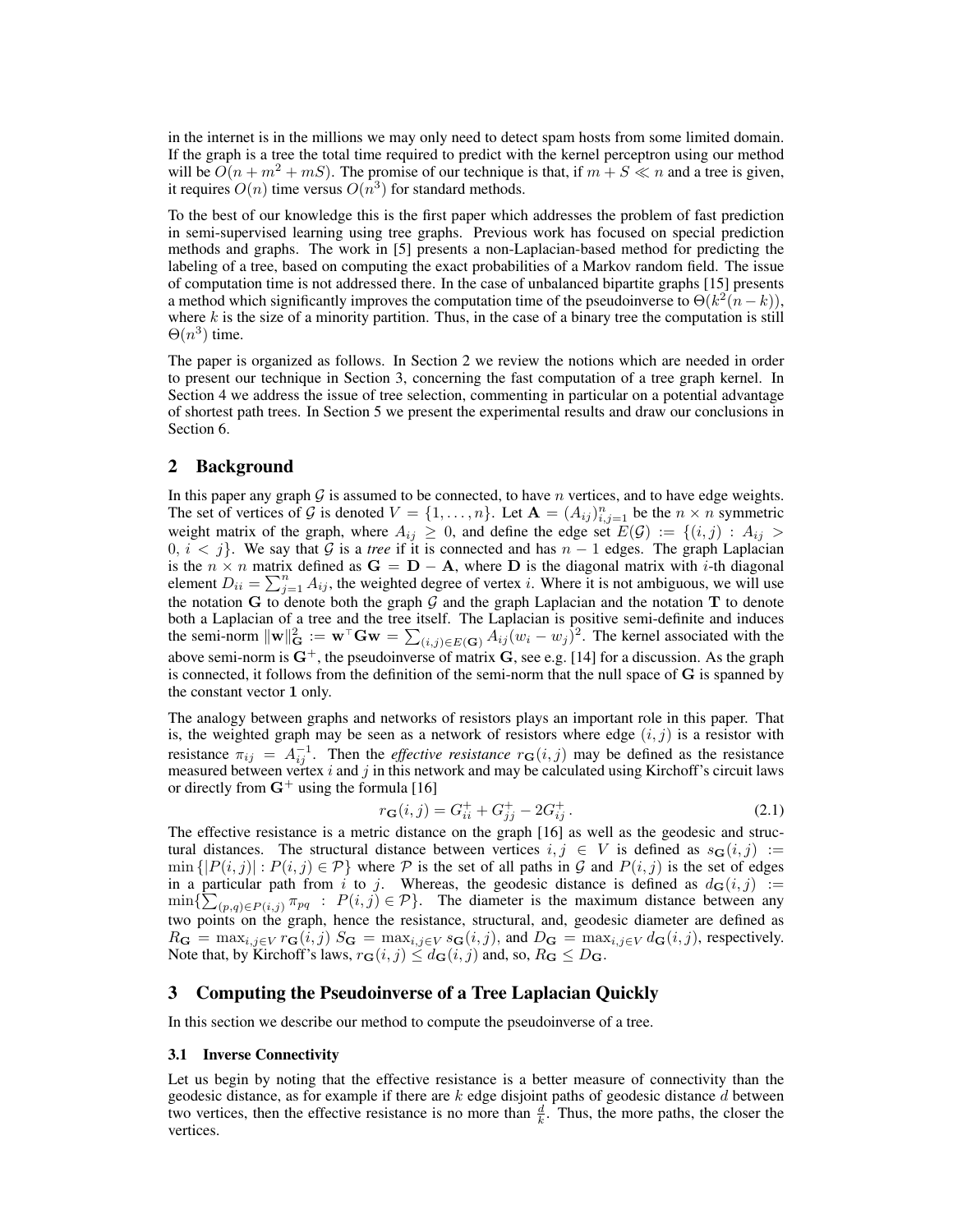In the following, we will introduce three more global measures of connectivity built on top of the effective resistance, which are useful for our computation below. The first quantity is the *total resistance*  $R_{\text{tot}} = \sum_{i>j} r_{\mathbf{G}}(i, j)$ , which is a measure of the *inverse connectivity* of the graph: the smaller  $R_{\text{tot}}$  the more connected the graph. The second quantity is  $R(i) = \sum_{j=1}^{n} r_{\mathbf{G}}(i, j)$ , which is used as a measure of *inverse centrality* of vertex i [6, Def. 3] (see also [17]). The third quantity is  $G_{ii}^{+}$ , which provides an alternate notion of inverse centrality.

Summing both sides of equation  $(2.1)$  over j gives

$$
R(i) = nG_{ii}^+ + \sum_{j=1}^n G_{jj}^+, \tag{3.1}
$$

where we used the fact that  $\sum_{j=1}^{n} G_{ij}^{+} = 0$ , which is true because the null space of G is spanned by the constant vector. Summing again over  $i$  yields

$$
R_{\text{tot}} = n \sum_{i=1}^{n} G_{ii}^{+},
$$
\n(3.2)

where we have used  $\sum_{i=1}^{n} R(i) = 2R_{\text{tot}}$ . Combing the last two equations we obtain

$$
G_{ii}^{+} = \frac{R(i)}{n} - \frac{R_{\text{tot}}}{n^2}.
$$
\n(3.3)

.

.

#### 3.2 Method

Throughout this section we assume that  $G$  is a tree with corresponding Laplacian matrix  $T$ . The principle of the method to compute  $T^+$  is that, on a tree there is a *unique* path between any two vertices and, so, the effective resistance is simply the sum of resistances along that path, see e.g. [16, 13] (for the same reason, on a tree the geodesic distance is the same as the resistance distance).

We assume that the root vertex is indexed as 1. The parent and the children of vertex  $i$  are denoted by  $\uparrow(i)$  and  $\downarrow(i)$ , respectively. The descendants of vertex i are denoted by

$$
\downarrow^*(i) := \begin{cases} \downarrow(i) \bigcup_{j \in \downarrow(i)} \downarrow^*(j) & \downarrow(i) \neq \emptyset \\ \emptyset & \downarrow(i) = \emptyset \end{cases}
$$

We also let  $\kappa(i)$  be the number of descendants of vertex i and i itself, that is,  $\kappa(i) = 1 + |\downarrow^*(i)|$ .

The method is outlined as follows. We initially compute  $R(1), \ldots, R(n)$  in  $O(n)$  time. This in turn gives us  $R_{\text{tot}} = \frac{1}{2} \sum_{i=1}^{n} R(i)$  and  $G_{11}^+, \ldots, G_{nn}^+$  via equation (3.3), also in  $O(n)$  time. As we shall see, with these precomputed values, we may obtain off-diagonal elements  $G_{ij}^+$  from equation (2.1) by computing individually  $r_{\mathbf{T}}(i, j)$  in  $O(S_{\mathbf{T}})$  or an  $m \times m$  block in  $O(m^2 + mS_{\mathbf{T}})$  time.

#### Initialization

We split the computation of the inverse centrality  $R(i)$  into two terms, namely  $R(i) = T(i) + I(i)$  $S(i)$ , where  $T(i)$  and  $S(i)$  are the sum of the resistances of vertex i to each descendant and nondescendant, respectively. That is,

$$
T(i) = \sum_{j \in \downarrow^*(i)} r_{\mathbf{T}}(i,j), \quad S(i) = \sum_{j \notin \downarrow^*(i)} r_{\mathbf{T}}(i,j).
$$

We compute  $\kappa(i)$  and  $T(i)$ ,  $i = 1, \ldots, n$  with the following leaves-to-root recursions

$$
\kappa(i) := \begin{cases} 1 + \sum_{j \in \downarrow(i)} \kappa(j) & \downarrow(i) \neq \emptyset \\ 1 & \downarrow(i) = \emptyset \end{cases}, \quad T(i) := \begin{cases} \sum_{j \in \downarrow(i)} (T(j) + \pi_{ij}\kappa(j)) & \downarrow(i) \neq \emptyset \\ 0 & \downarrow(i) = \emptyset \end{cases}
$$

by computing  $\kappa(1)$  then  $T(1)$  and caching the intermediate values. We next descend the tree caching each calculated  $S(i)$  with the root-to-leaves recursion

$$
S(i) := \begin{cases} S(\uparrow(i)) + T(\uparrow(i)) - T(i) + (n - 2\kappa(i))\pi_{i\uparrow(i)} & i \neq 1 \\ 0 & i = 1 \end{cases}
$$

It is clear that the time complexity of the above recursions is  $O(n)$ .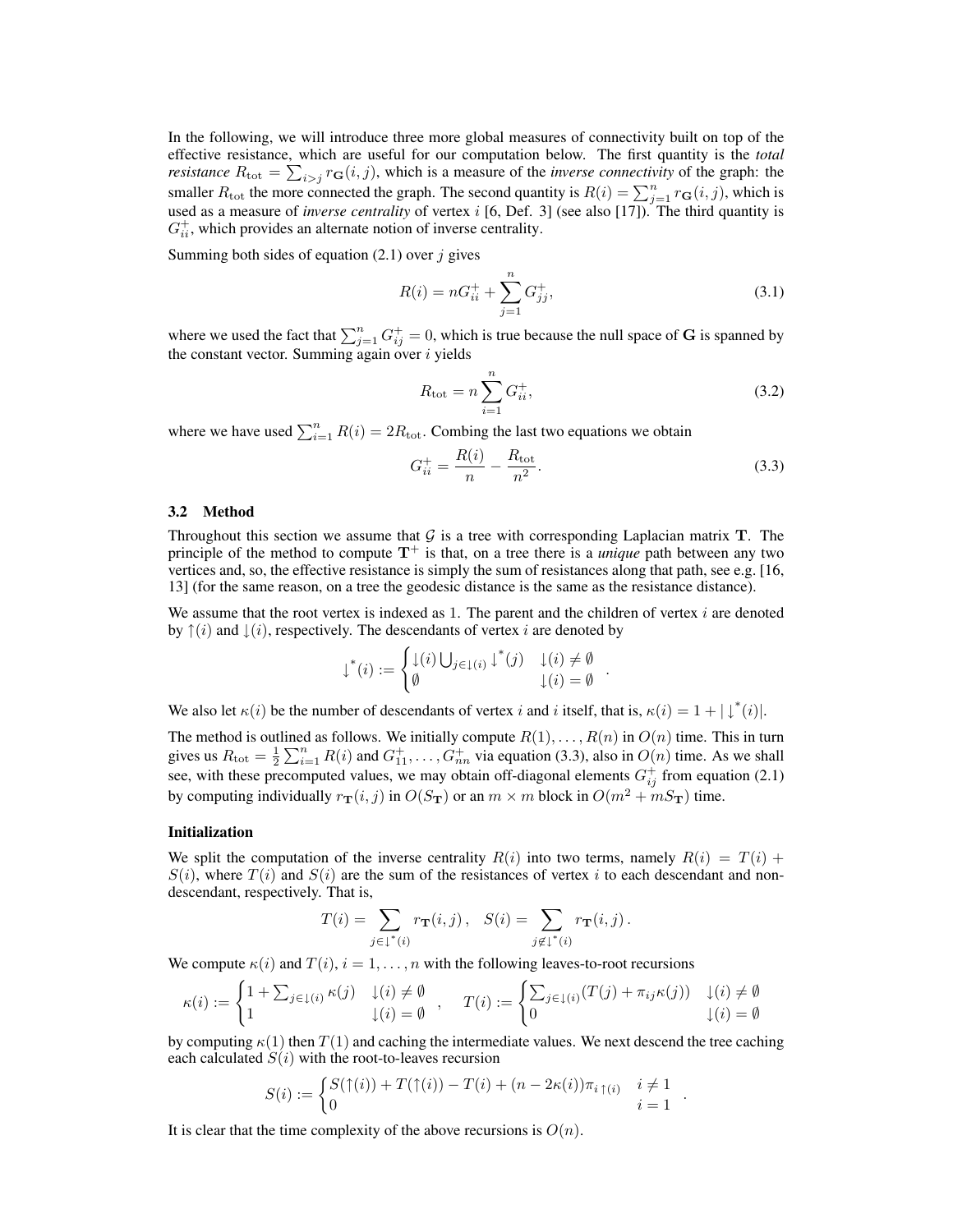```
1. Input: \{v_1, \ldots, v_m\} \subseteq V2. Initialization: visited(all) = \emptyset3. for i = 1, \ldots, m do
4. p = -1; c = v_i; r_{\mathbf{T}}(c, c) = 05. Repeat
6. for w \in \text{visited}(c) \cap \{p\} \cup \downarrow^*(p) do
7. r_{\mathbf{T}}(v_i, w) = r_{\mathbf{T}}(w, v_i) = r_{\mathbf{T}}(v_i, c) + r_{\mathbf{T}}(c, w)8. end
9. visited(c) = visited(c) ∪ v_i<br>10. v = c: c = \uparrow(c)p = c; c = \uparrow(c)11. r_{\mathbf{T}}(v_i, c) = r_{\mathbf{T}}(c, v_i) = r_{\mathbf{T}}(v_i, p) + \pi_{p,c}12. until ("p is the root")
13. end
```
Figure 1: Computing an  $m \times m$  block of a tree Laplacian pseudoinverse.

#### Computing an  $m \times m$  block of the Laplacian pseudoinverse

Our algorithm (see Figure 1) computes the effective resistance matrix of an  $m \times m$  block which effectively gives the kernel (via equation (2.1)). The motivating idea is that a single effective resistance  $r_{\text{T}}(i, j)$  is simply the sum of resistances along the path from i to j. It may be computed by separately ascending the path from *i*–to–root and *j*–to–root in  $O(S_T)$  time and summing the resistances along each edge that is either in the  $i$ –to–root or  $j$ –to–root path but not in both. However we may amortize the computation of an  $m \times m$  block to  $\tilde{O}(m^2 + mS_T)$  time, saving a factor of  $\min(m, S_T)$ . This is realized by additionally caching the cumulative sums of resistances along the path to the root during each ascent from a vertex.

We outline in further detail the algorithm as follows: for each vertex  $v_i$  in the set  $V_m = \{v_1, \ldots, v_m\}$ we perform an ascent to the root (see line 3 in Figure 1). As we ascend, we cache each cumulative resistance (from the starting vertex  $v_i$  to the current vertex  $c$ ) along the path on the way to the root (line 11). If, while ascending from  $v_i$  we enter a vertex c which has previously been visited during the ascent from another vertex  $w$  (line 6) then we compute  $r_{\bf T}(v_i,w)$  as  $r_{\bf T}(v_i,c)+r_{\bf T}(c,w)$ . For example, during the ascent from vertex  $v_k \in V_m$  to the root we will compute  $\{r_{\mathbf{T}}(v_1, v_k), \dots, r_{\mathbf{T}}(v_k, v_k)\}.$ 

The computational complexity is obtained by noting that every ascent to the root requires  $O(S_T)$ steps and along each ascent we must compute up to  $\max(m, S_T)$  resistances. Thus, the total complexity is  $O(m^2 + mS_T)$ , assuming that each step of the algorithm is efficiently implemented. For this purpose, we give two implementation notes. First, each of the effective resistances computed by the algorithm should be stored on the tree, preventing creation of an  $n \times n$  matrix. When the computation is completed the desired  $m \times m$  Gram matrix may then be directly computed by gathering the cached values via an additional set of ascents. Second, it should be ensured that the "for loop" (line 6) is executed in  $\Theta(|\text{visited}(c) \cap \{p\} \cup \{f(p)|\})$  time by a careful but straightforward implementation of the visited predicate. Finally, this algorithm may be generalized to compute a  $p \times \ell$  block in  $O(p\ell + (p + \ell)S_T)$  time or to operate fully "online."

Let us return to the practical scenario described in the introduction, in which we wish to predict  $p$ vertices of the tree based on  $\ell$  labeled vertices. Let  $m = \ell + p$ . By the above discussion, computation of an  $m \times m$  block of the kernel matrix  $T^+$  requires  $O(n + m^2 + mS_T)$  time. In many practical applications  $m \ll n$  and  $S_G$  will typically be no more than logarithmic in n, which leads to an appealing  $O(n)$  time complexity.

# 4 Tree Construction

In the previous discussion, we have considered that a tree has already been given. In the following, we assume that a graph G or a similarity function is given and the aim is to construct an approximating tree. We will consider both the *minimum spanning tree* (MST) as a "best" in norm approximation; and the *shortest path tree* (SPT) as an approximation which maintains a mistake bound [13] guarantee.

Given a graph with a "cost" on each edge, an MST is a connected *n*-vertex subgraph with  $n - 1$ edges such that the total cost is minimized. In our set-up the cost of edge  $(i, j)$  is the resistance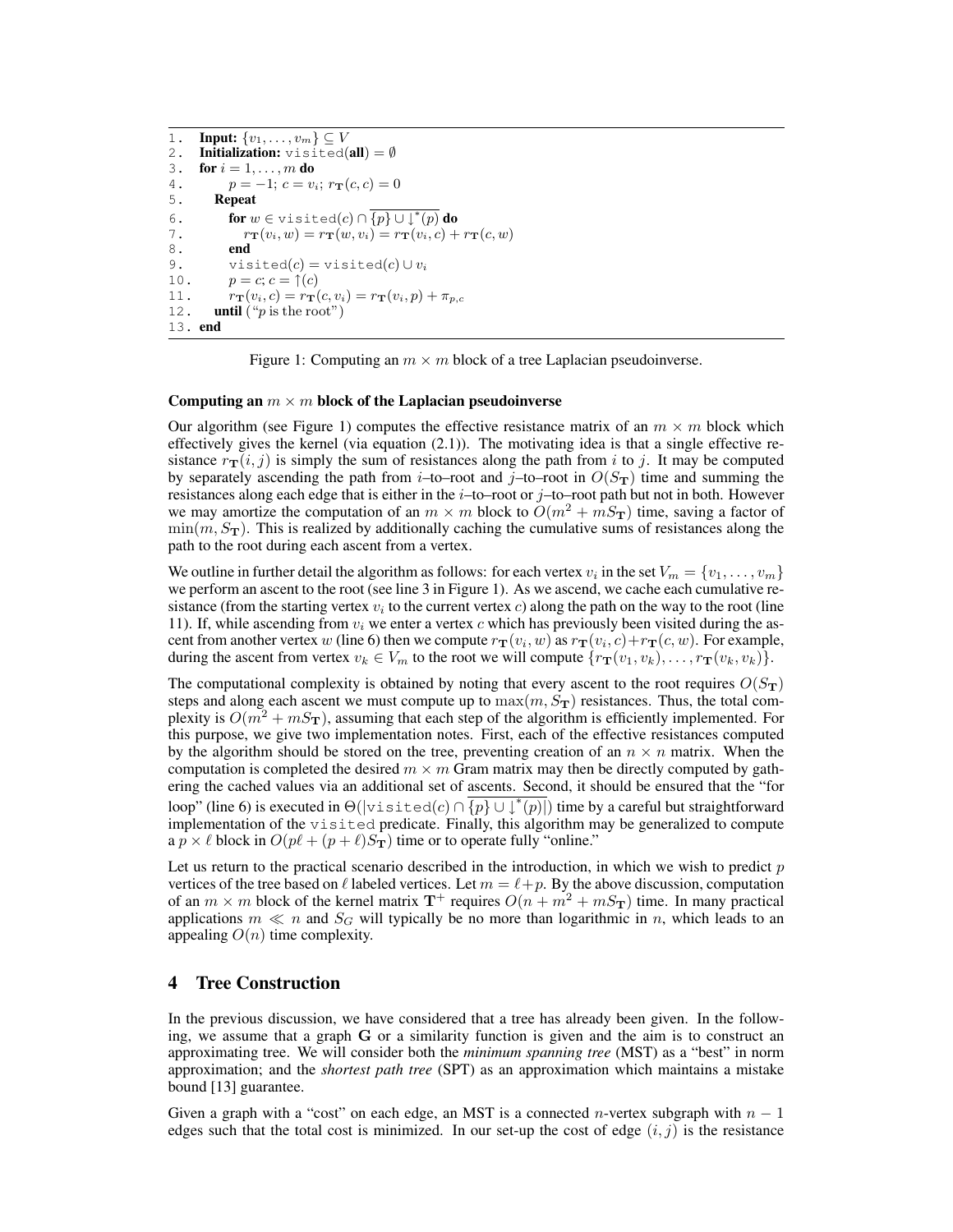$\pi_{ij} = \frac{1}{A_{ij}}$ , therefore, a minimum spanning tree of G solves the problem

$$
\min\left\{\sum_{(i,j)\in E(\mathbf{T})}\pi_{ij} : \mathbf{T} \in \mathcal{T}(\mathbf{G})\right\},\tag{4.1}
$$

where  $\mathcal{T}(\mathbf{G})$  denotes the set of spanning trees of G. An MST is also a tree whose Laplacian best approximates the Laplacian of the given graph according to the trace norm, that is, it solves the problem

$$
\min \{ \text{tr}(\mathbf{G} - \mathbf{T}) : \mathbf{T} \in \mathcal{T}(\mathbf{G}) \} . \tag{4.2}
$$

Indeed, we have  $tr(G - T) = \sum_{i,j=1}^{n} A_{ij} - \sum_{(i,j) \in E(T)} - \pi_{ij}^{-1}$ . Then, our claim that the problems (4.1) and (4.2) have the same solution follows by noting that the edges in a minimum spanning tree are invariant with respect to any strictly increasing function of the "costs" on the edges in the original graph [8] and the function  $-\pi^{-1}$  is increasing in  $\pi$ .

The above observation suggests another approximation criterion which we may consider for finding a spanning tree. We may use the trace norm between the pseudoinverse of the Laplacians, rather than the Laplacians themselves as in (4.2). This seems a more natural criterion, since our goal is to approximate well the kernel (it is the kernel which is directly involved in the prediction problem). It is interesting to note that the quantity  $tr(T^+ - G^+)$  is related to the total resistance. Specifically, we have by equation (3.2) that  $tr(\mathbf{T}^+ - \mathbf{G}^+) = \frac{R_{tot}(\mathbf{T})}{n} - \frac{R_{tot}(\mathbf{G})}{n}$ . As noted in [10], the total resistance is a convex function of the graph Laplacian. However, we do not know how to minimize  $R_{\text{tot}}(\mathbf{T})$ over the set of spanning trees of G. We thus take a different route, which leads us to the notion of *shortest path trees.* We choose a vertex  $i$  and look for a spanning tree which minimizes the inverse centrality  $R(i)$  of vertex i, that is we solve the problem

$$
\min\left\{R(i): \mathbf{T} \in \mathcal{T}(\mathbf{G})\right\} \,. \tag{4.3}
$$

Note that  $R(i)$  is the contribution of vertex i to the total resistance of **T** and that, by equations (3.1) and (3.2),  $R(i) = nT_{ii}^+ + \frac{R_{\text{tot}}}{n}$ . The above problem can then be interpreted as minimizing a tradeoff between inverse centrality of vertex  $i$  and inverse connectivity of the tree. In other words, (4.3) encourages trees which are centered at  $i$  and, at the same time have a small diameter. It is interesting to observe that the solution of problem (4.3) is a shortest path tree (SPT) centered at vertex  $i$ , namely a spanning tree for which the geodesic distance in "costs" is minimized from  $i$  to every other vertex in the graph. This is because the geodesic distance is equivalent to the resistance distance on a tree and any SPT of G is formed from a set of shortest paths connecting the root to any other vertex in G [8, Ch. 24.1].

Let us observe a fundamental difference between MST and SPT, which provides a justification for approximating the given graph with an SPT. It relies upon the analysis in [13, Theorem 4.2], where the cumulative number of mistakes of the kernel perceptron with the kernel  $K = G^+ + 11^{\top}$  was upper bounded by  $(||\mathbf{u}||_{\mathbf{G}}^2 + 1)(R_{\mathbf{G}} + 1)$  for consistent labelings [13]  $\mathbf{u} \in \{-1, 1\}^n$ . To explain our argument, first we note that when we approximate the graph with a tree T the term  $\|\mathbf{u}\|_{\mathbf{G}}^2$  is always decreasing, while the term  $R_G$  is always increasing by Rayleigh's monotonicity law (see for example [13, Corollary 3.1]). Now, note that the resistance diameter  $R<sub>T</sub>$  of an SPT of a graph G is bounded by twice the geodesic diameter of the original graph,

$$
R_{\mathbf{T}} \le 2D_{\mathbf{G}}.\tag{4.4}
$$

Indeed, as an SPT is formed from a set of shortest paths between the root and any other vertex in G, for any pair of vertices  $p, q$  in the graph there is in the SPT a path from p to the root and then to q which can be no longer than  $2D_{\mathbf{G}}$ .

To further discuss, consider the case that G consists of a few dense clusters each uniquely labeled and with only a few cross-cluster edges. The above mistake bound and the bound (4.4), imply that a tree built with an SPT would still have a non-vacuous mistake bound. No such bound as (4.4) holds for an MST subgraph. For example, consider a bicycle wheel graph whose edge set is the union of *n spoke* edges  $\{(0, i) : i = 1, \ldots, n\}$  and *n rim* edges  $\{(i, i+1 \mod n) : i = 1, \ldots, n\}$  with costs on the spoke edges of 2 and on the rim edges of 1. The MST diameter is then  $n + 1$  while any SPT diameter is  $\leq 8$ .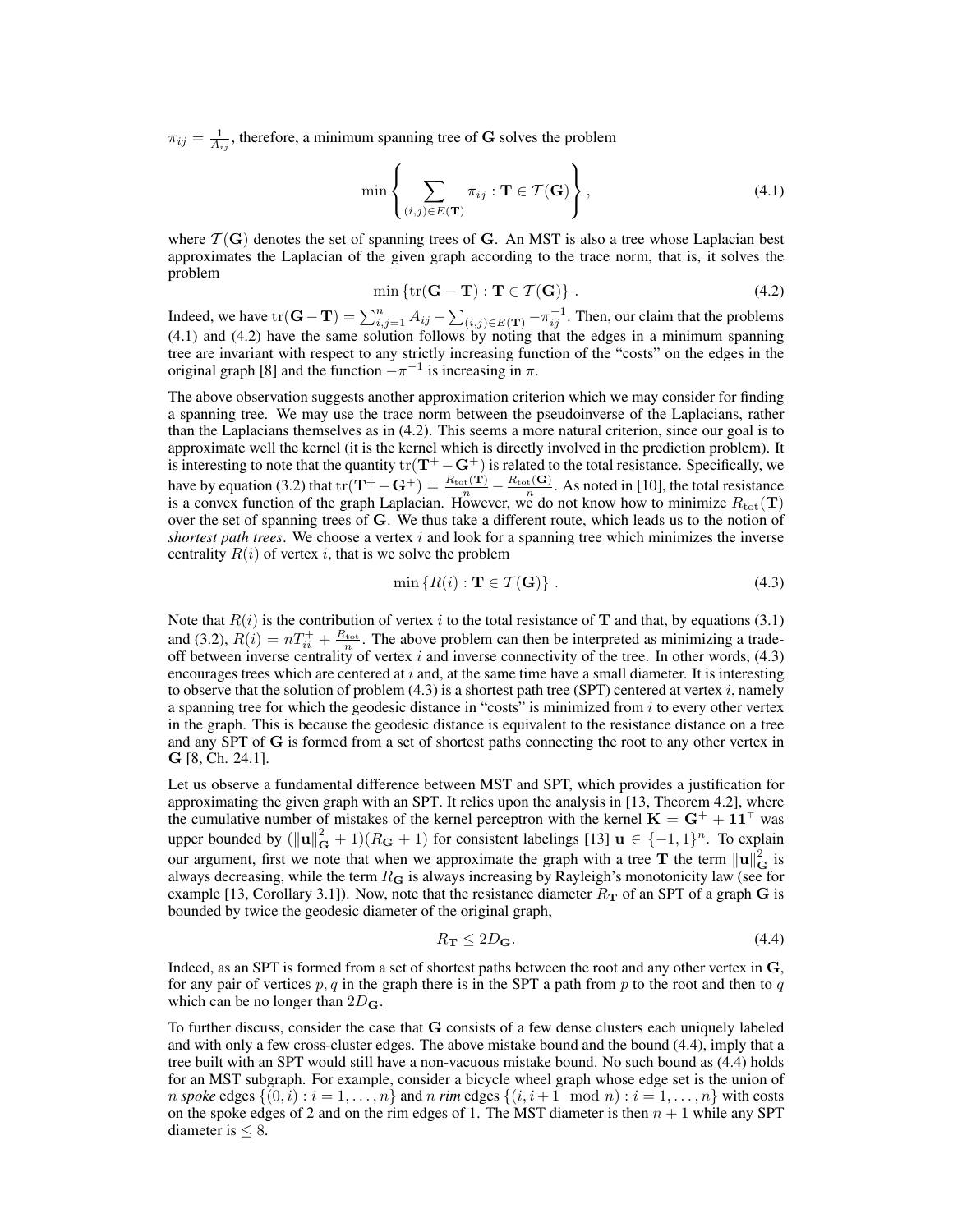At last, let us comment on the time and space complexity of constructing such trees. The MST and SPT trees may be constructed with Prim and Dijkstra algorithms [8] respectively in  $O(n \log n + |E|)$ time. Prim' algorithm may be further speeded up to  $O(n + |E|)$  time in the case of small integer weights [12]. In the general case of a non-sparse graph or similarity function the time complexity is  $\Theta(n^2)$ , however as both Prim and Dijkstra are "greedy" algorithms their space complexity is  $O(n)$ which may be a dominant consideration in a large graph.

# 5 Web-spam Detection Experiments

In this section, we present an experimental study of the feasibility of our method on large graphs (400,000 vertices). The motivation for our methodology is that on graphs with already 10,000 vertices it is computationally challenging to use standard graph labeling methods such as [3, 20, 13], as they require the computation of the full graph Laplacian kernel. This computational burden makes the use of such methods prohibitive when the number of vertices is in the millions. On the other hand, in the practical scenario described in the introduction the computational time of our method scales linearly in the number of vertices in the graph and can be run comfortably on large graphs (see Figure 2 below) and at worst quadratically if the full graph needs to be labeled.

The aims of the experiments are: (*i*) to see whether there is a significant performance loss when using a tree sub-graph rather than the original graph, (*ii*) to compare tree construction methods, specifically the MST and the SPT and (*iii*) to exploit the possibility of improving performance through ensembles of trees. The initial results are promising in that the performance of the predictor with a single SPT or MST is competitive with that of the existing methods, some of which use the full graph information. We shall also comment on the computational time of the method.

# 5.1 Datasets and previous methods

We applied the Fast Prediction on a Tree (FPT) method to the 2007 web-spam challenge developed at the University of Paris VI<sup>1</sup>. Two graphs are provided. The first one is formed by  $9,072$  vertices and 464,959 edges, which represent computer hosts – we call this the *host-graph*. In this graph, one host is "connected" to another host if there is at least one link from a web-page in the first host to a web-page in the other host. The second graph consists of 400,000 vertices (corresponding to web-pages) and 10,455,545 edges – we call this the *web-graph*. Again, a web-page is "connected" to another web-page if there is at least one hyperlink from the former to the latter. Note that both graphs are directed. In our experiments we discarded directional information and assigned a weight of either 1 to unidirectional edges and of  $w \in \{1,2\}$  to the bidirectional edges. Each vertex is either labeled as spam or as non-spam. In both graphs there are about 80% of non-spam vertices and 20% of spam ones. Additional tf-idf feature vectors (determined by the web-pages' html content) are provided for each vertex in the graph, but we have discarded this information for simplicity. Following the web-spam protocol, for both graphs we used 10% of labeled vertices for training and 90% for testing.

We briefly discuss some previous methods which participated in the web-spam challenge. *Abernathy et al.* [1] used an SVM variant on the tf-idf features with an additional graph-based regularization term, which penalizes predictions with links between non-spam to spam vertices. *Tang et al.* (see [7]) used a linear and Gaussian SVM combined with Random Forests on the feature vectors, plus new features obtained from link information. The method of *Witschel and Biemann* [4] consisted of iteratively selecting vertices and classifying them with the predominant class in their neighborhood (hence this is very similar to label propagation method of [20]). *Benczur et al. ´* (see [7]) used Naive Bayes, C4.5 and SVM's with a combination of content and/or graph-based features. Finally, *Filoche et al.* (see [7]) applied html preprocessing to obtain web-page fingerprints, which were used to obtain clusters; these clusters along with link and content-based features were then fed to a modified Naive Bayes classifier.

# 5.2 Results

Experimental results are shown in Table 1. We report the following performance measures: (*i*) average accuracy when predicting with a single tree, (*ii*) average accuracy when each predictor is optimized over a threshold in the range of  $[-1, 1]$ , *(iii)* area under the curve (AUC) and *(iv)* 

<sup>1</sup> See *http://webspam.lip6.fr/wiki/pmwiki.php* for more information.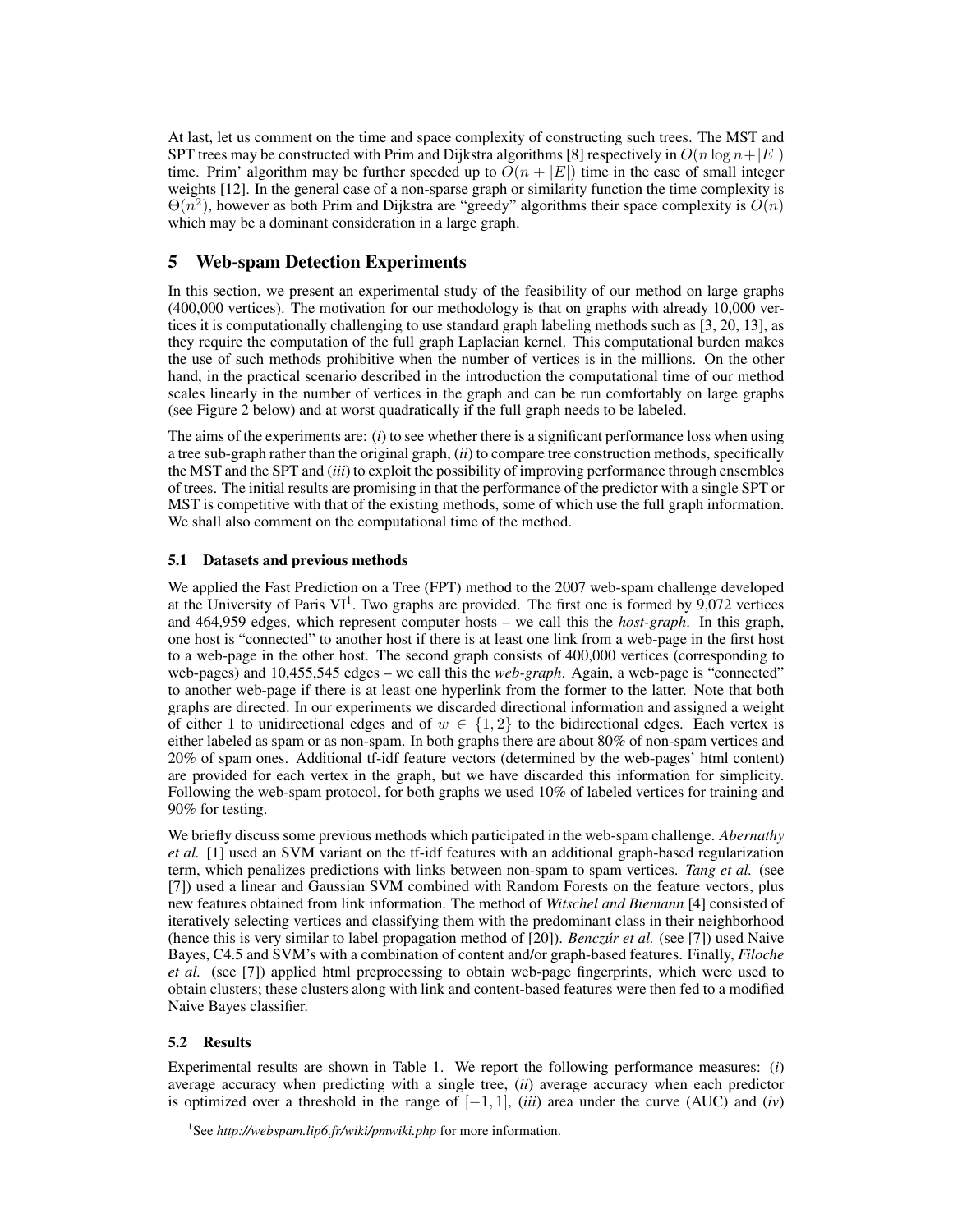| <b>Method</b>         | Agg.  | Agg.-Best | <b>AUC</b> | <b>Single</b>     | <b>Single-Best</b> | AUC               |
|-----------------------|-------|-----------|------------|-------------------|--------------------|-------------------|
| Host-graph            |       |           |            |                   |                    |                   |
| <b>MST</b>            | 0.907 | 0.907     | 0.950      | $0.857 \pm 0.022$ | $0.865 + 0.017$    | $0.841 + 0.045$   |
| <b>SPT</b>            | 0.889 | 0.890     | 0.952      | $0.850 \pm 0.026$ | $0.857 \pm 0.018$  | $0.804 \pm 0.063$ |
| MST (bidir)           | 0.912 | 0.915     | 0.944      | $0.878 \pm 0.033$ | $0.887 \pm 0.027$  | $0.851 \pm 0.100$ |
| SPT (bidir)           | 0.913 | 0.913     | 0.960      | $0.873 \pm 0.028$ | $0.877 \pm 0.026$  | $0.846 \pm 0.065$ |
| Abernathy et al.      | 0.896 | 0.906     | 0.952      | .                 | .                  | .                 |
| Tang et al.           | 0.906 | 0.907     | 0.951      | .                 | $\cdot$            | .                 |
| Filoche et al.        | 0.889 | 0.890     | 0.927      | .                 | .                  | .                 |
| Benczúr et al.        | 0.829 | 0.847     | 0.877      | .                 | $\cdots$           | $\cdots$          |
| Web-graph             |       |           |            |                   |                    |                   |
| MST (bidir)           | 0.991 | 0.992     | 1.000      | $0.976 + 0.011$   | $0.980 + 0.009$    | $0.993 \pm 0.005$ |
| SPT (bidir)           | 0.994 | 0.994     | 0.999      | $0.985 + 0.002$   | $0.985 + 0.002$    | $0.992 + 0.003$   |
| Witschel et al.       | 0.995 | 0.996     | 0.998      | .                 | .                  | .                 |
| Filoche et al.        | 0.973 | 0.974     | 0.991      | .                 | .                  | .                 |
| Benczúr <i>et al.</i> | 0.942 | 0.942     | 0.973      | .                 | .                  | .                 |
| Tang et al.           | 0.296 | 0.965     | 0.989      | .                 | $\cdots$           | $\cdots$          |

Table 1: Results of our FPT method and other competing methods.



Figure 2: AUC and Accuracy vs. number of trees (left and middle) and Runtime vs. number of labeled vertices (right).

aggregate predictive value given by each tree. In the case of the host-graph, predictions for the aggregate method were made using 81 trees. MST and SPT were obtained for the weighted graphs with Prim and Dijkstra algorithms, respectively. For the unweighted graphs, every tree is an MST, so we simply used trees generated by a randomized unweighted depth-first traversal of the graph and SPT's may be generated by using the breadth-first-search algorithm, all in  $O(|E|)$  time. In the table, the tag "Agg." stands for aggregate and the "bidir" tag indicates that the original graph was modified by setting  $w = 2$  for bidirectional edges. In the case of the larger web-graph, we used 21 trees and the modified graph with bidirectional weights. In all experiments we used a kernel perceptron which was trained for three epochs (e.g. [13]).

It is interesting to note that some of the previous methods [1, 4] take the full graph information into account. Thus, the above results indicate that our method is statistically competitive (in fact better than most of the other methods) even though the full graph structure is discarded. Remarkably, in the case of the large web-graph, using just a single tree gives a very good accuracy, particularly in the case of SPT. On this graph SPT is also more stable in terms of variance than MST. In the case of the smaller host-graph, just using one tree leads to a decrease in performance. However, by aggregating a few trees our result improves over the state of the art results.

In order to better understand the role of the number of trees on the aggregate prediction, we also ran additional experiments on the host-graph with  $t = 5, 11, 21, 41, 81$  randomly chosen MST or SPT trees. We averaged the accuracy and AUC over 100 trials each. Results are shown in Figure 2. As it can be seen, using as few as 11 trees already gives competitive performance. SPT works better than MST in term of AUC (left plot), whereas the result is less clear in the case of accuracy (middle plot).

Finally, we report on an experiment evaluating the running time of our method. We choose the webgraph ( $n = 400,000$ ). We then fixed  $p = 1000$  predictive vertices and let the number of labeled vertices  $\ell$  vary in the set  $\{20, 40, 60, 80, 100, 200, 400\}$ . Initialization time (tree construction plus computation of the diagonal elements of the kernel) and initialization plus prediction times were measured in seconds on a dual core 1.8GHz machine with 8Gb memory. As expected, the solid curve, corresponding to initialization time, is the dominant contribution to the computation time.